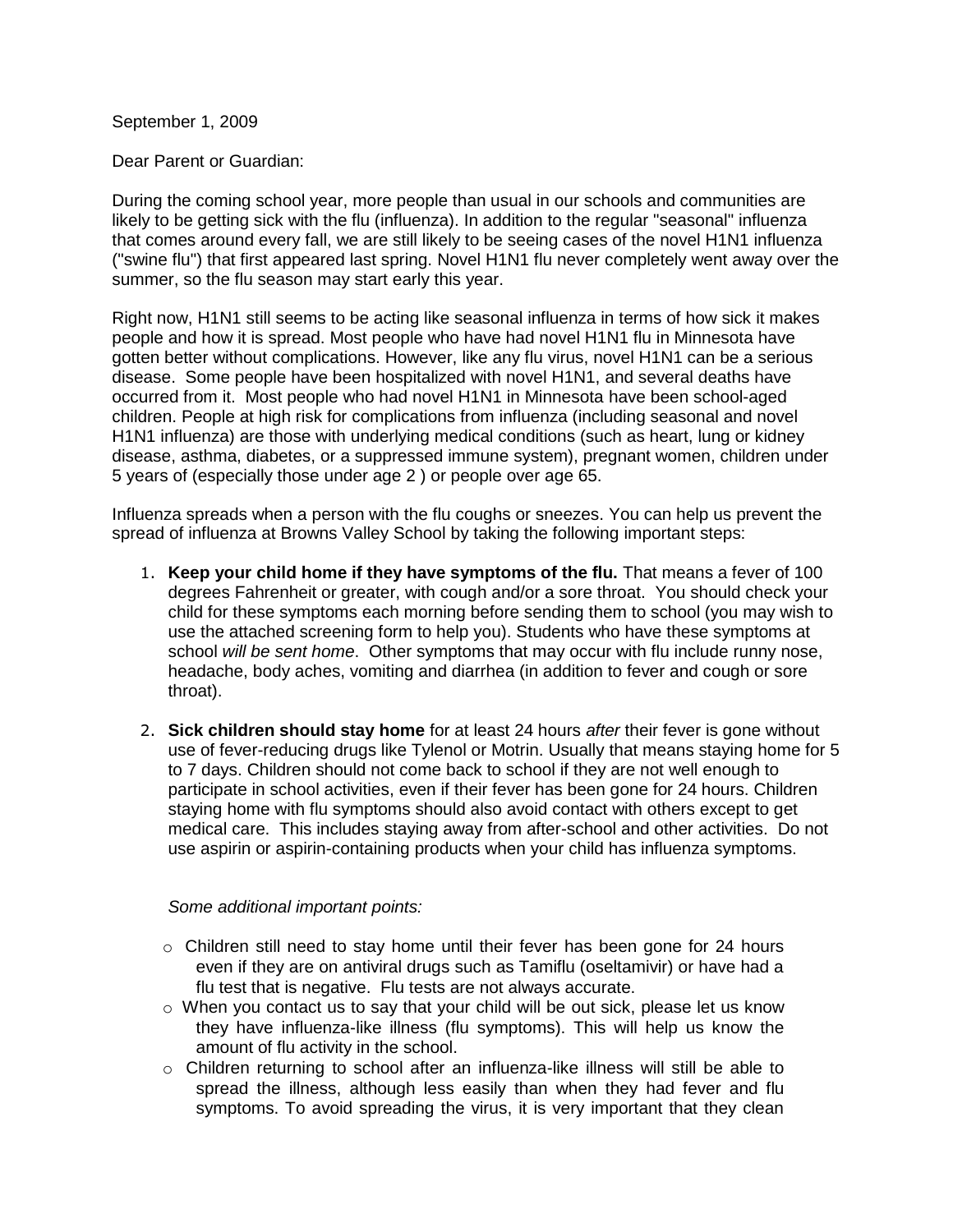their hands frequently, and cover coughs and sneezes with a sleeve or tissue while at school.

- o Plan ahead of time for child care arrangements for at least 7 days in case your child develops flu symptoms.
- 3. **Teach your child to clean their hands** often, with soap and water or an alcohol-based hand rub. They will need to use soap and water if their hands are soiled. We will remind them to clean their hands regularly during the school day. This is very important for every student - students who are well and students who are coming back to school after being sick.
- 4. **Teach your child to cover coughs and sneezes.** They should use a tissue when one is available, but they can also cough or sneeze into an elbow or arm. Hands should not be used to cover a cough or sneeze.
- 5. **Teach your child to avoid sharing personal items** . That includes items like drinks, food or eating utensils
- 6. **If your child is at high risk for complications from influenza, you should plan to take some additional precautions.** This includes children with chronic health problems like asthma, diabetes, heart or lung disease, metabolic conditions, neurologic and neuromuscular disorders, and girls who are pregnant. Children younger than 5 years old are also at higher risk of complications from flu. If you are not sure whether your child is at higher risk, please check with a doctor.

If your child is at high risk:

- $\circ$  Contact your doctor immediately if your child develops flu symptoms. If your child needs antiviral drugs, they should be started within two days of symptoms for the best response.
- $\circ$  Contact your doctor to see whether antiviral drugs are needed if your child has had close contact with others who have flu symptoms.
- $\circ$  Remember that other children returning to school after a flu-like illness may still be able to spread the virus. Talk to your doctor now to develop a plan for flu that meets your child's individual health needs.
- $\circ$  Remember, if someone else in your household is at high risk for complications from influenza, their doctor should be consulted to discuss a plan for what to do if they have close contact with someone with flu symptoms or develop flu symptoms.
- 7. **Vaccinate your child.** The Minnesota Department of Health recommends vaccinating *all children* against regular, seasonal influenza. That step is especially critical for children at high risk of influenza-related complications.

A separate vaccination will be needed for novel H1N1 influenza. The vaccine is likely to be available in late September or October. First priority for H1N1 vaccination will be given to pregnant women, people who live with or care for children younger than 6 months of age, people age 6 months to 24 years, people 25 through 64 years of age with chronic health disorders or weakened immune systems, and health care providers. It is likely that two doses of H1N1 vaccine will be needed, given several weeks apart.